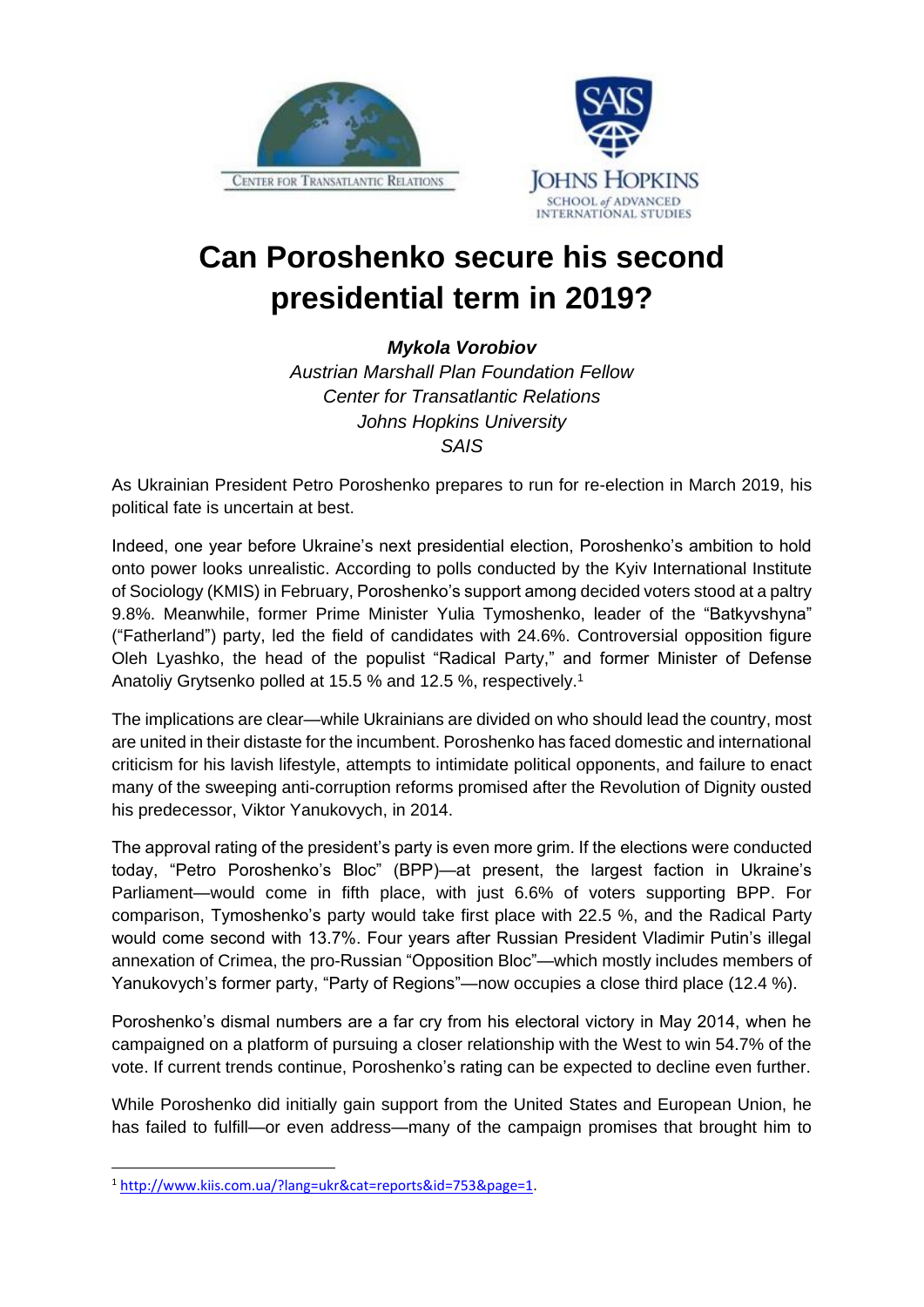power. A billionaire businessman who has made much of his fortune from the eponymous chocolate company "Roshen," Poroshenko had promised to close his firm's factories in Russia. However, Roshen still operates in Russia, despite the ongoing occupation of Crimea and entrenched conflict in Donbas. As the U.S. and EU governments have imposed strict sanctions on Russia for its actions in Ukraine, many Ukrainians find it ironic that their own president continues to profit from his Russian holdings.

Moreover, Poroshenko still controls the major television station "Channel 5"—a serious conflict of interest for an outlet that claims to be an independent media source. Now, Channel 5 mostly serves as a voice of the Presidential Administration.<sup>2</sup>

Given the president's personal entanglements, and his entourage of oligarchs who control Ukraine's major commercial assets, it is perhaps unsurprising that Poroshenko has hesitated to fulfill another major campaign promise—fighting corruption.

Recent polling from the International Republican Institute (IRI) indicates that Ukrainians rank "corruption" as the most serious challenge facing the country—even higher than Russian aggression. Transparency International ranked Ukraine 130<sup>th</sup> out of 180 countries in its annual Corruption Perceptions Index. By comparison, Russia occupies 135<sup>th</sup> place, a negligible difference that falls far short of Ukrainians' expectations after the 2014 revolution. 3

Last but not least, Poroshenko faces criticism for his handling of the ongoing conflict in Donbas. During his campaign, Poroshenko promised to end the Anti-Terrorist Operation (ATO) "in a few hours." But today, nearly four years later, many Ukrainians perceive their president as detached from the realities of war.

Poroshenko has faced widespread criticism for vacationing in the Maldives and Vienna while the fighting escalates steadily. The Ukrainian military reports casualties almost daily, and the OSCE mission on the ground observes ceasefire violations on a regular basis. 4

The same factors that contribute to Poroshenko's unpopularity at home foment distrust abroad, as international institutions hesitate to enable poor governance in Ukraine. For example, the IMF has postponed its next tranche to Ukraine, primarily because of the presidential administration's resistance to establishing an independent anti-corruption court and increasing heavily-subsidized gas prices. <sup>5</sup> As Poroshenko owed his initial victory to aligning himself with the West, the IMF's actions will not only have serious economic consequences for Ukraine, but likely political repercussions as well.

The very factors that dim Poroshenko's prospects for a second term cultivate the ground for populist politicians and their parties, who now lead in most of the polls. Indeed, the next presidential elections will become a "winner-take-all" rally—both Poroshenko and Tymoshenko, his main opponent, see 2019 as their last chance to remain politically relevant. In the meantime, the next president will also determine the results of parliamentary elections scheduled for fall 2019.

1

<sup>&</sup>lt;sup>2</sup> [https://www.kyivpost.com/ukraine-politics/poroshenkos-declaration-assets-comes-scrutiny.html.](https://www.kyivpost.com/ukraine-politics/poroshenkos-declaration-assets-comes-scrutiny.html)

<sup>&</sup>lt;sup>3</sup> [https://www.transparency.org/news/feature/corruption\\_perceptions\\_index\\_2017.](https://www.transparency.org/news/feature/corruption_perceptions_index_2017)

<sup>4</sup> [https://www.osce.org/special-monitoring-mission-to-ukraine/375691.](https://www.osce.org/special-monitoring-mission-to-ukraine/375691)

<sup>5</sup> [http://podrobnosti.ua/2229675-transh-mvf-kak-zaderzhka-vyplat-povlijaet-na-bjudzhet-ukrainy.html.](http://podrobnosti.ua/2229675-transh-mvf-kak-zaderzhka-vyplat-povlijaet-na-bjudzhet-ukrainy.html)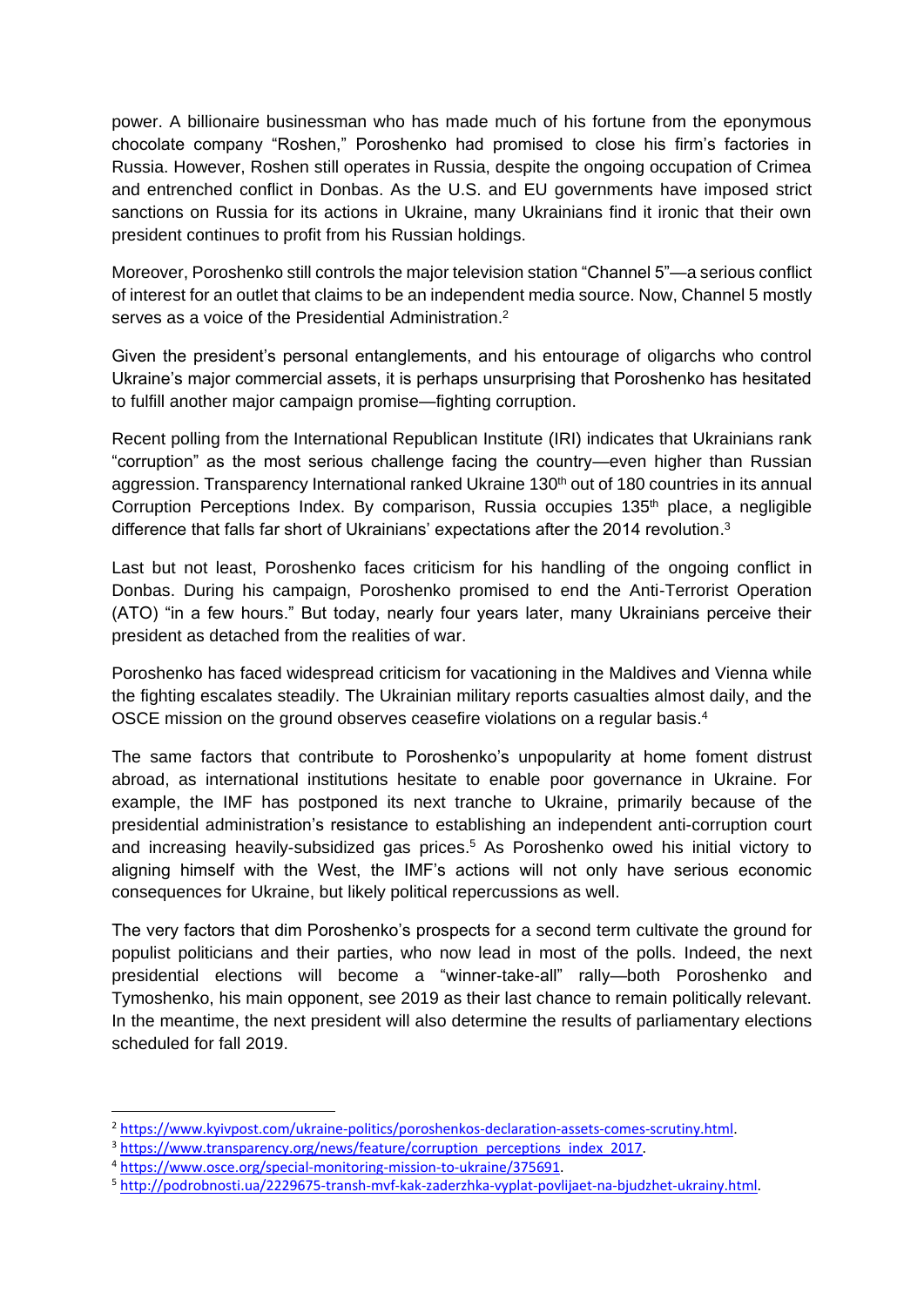If nothing dramatic changes in the next year, Tymoshenko is positioned for the ultimate victory. Given her strong position and grassroots party infrastructure across the country, she does not even have to take any active measures to win the presidency—she can prevail simply by appealing to disillusioned voters with populist, anti-establishment rhetoric. With every misstep Poroshenko takes, Tymoshenko's support becomes stronger.

Moreover, Poroshenko is certainly, if inadvertently, making his opponent's job easier. For example, the botched arrest and extradition of former Georgian president Mikhail Saakashvili in February made international headlines, casting Poroshenko as an inept autocrat attempting to silence political critics. Likewise, during the government's forceful dispersal of a small protest camp before the Ukrainian Parliament, dozens of veterans were injured—and many were later sentenced by the National Police.<sup>6</sup> The heavy-handed tactics of Poroshenko's government, publicized widely on social media, have bolstered the Ukrainian public's appetite for change.

In this situation, Poroshenko has a few options to secure a second term.

His first option is to convince Tymoshenko, whose party now has 23 seats in the Parliament, to form a coalition with BPP. Then, Poroshenko would announce early parliamentary elections in Fall 2018. Assuming that coalition prevails, Tymoshenko would be offered the Prime Minister's chair. In exchange, she would have to agree to support the president for his second term during the campaign in 2019.

In February, rumors swirled around a meeting between Tymoshenko and the President, lending credence to this option. However, the scenario appears unlikely for practical reasons— Tymoshenko has already served as Prime Minister (from 2007 to 2009), and she has ambitions to become president. Given her strength in the polls, she can expect a strong enough performance to win without allying with the unpopular incumbent.

Moreover, the most negative and unpredictable outcome of such an alliance would be the rise of the "People's Front" party, led by former PM Arseniy Yatseniuk and Interior Affairs Minister Arsen Avakov. Despite an abysmal 2-4% approval rating, the "People's Front" has 73 seats in the parliament along with five loyal ministers in the government. But the party's low public support precludes their acceptance of early elections, in which they stand to lose many seats. Yatseniuk and Avakov could thus be expected to act as effective counterweights to a hypothetical Poroshenko/Tymoshenko alliance.

The second option for Poroshenko is to promote some odious pro-Russian candidate to run against him—and likely proceed to the final round by capitalizing on Ukrainians' disappointment with their "pro-Western" path thus far. The most popular among them are former Minister of Energy Yuriy Boyko and leader of the "For Life" party Vadim Rabynovich**.** Both have relatively high ratings of 9.7 % and 9.5 % respectively. If one decides to withdraw his candidacy in favor of his ally, the rating of a single candidate could become significantly higher. Of course, that candidate would ask the president for something in exchange.

The third possibility would be for Poroshenko to declare a state of emergency in the country if escalations in eastern Ukraine continue. According to the Ukrainian Constitution, elections cannot be conducted under such conditions. As a result, Poroshenko could remain in his

**.** 

<sup>6</sup> [https://www.rferl.org/a/ukraine-police-raid-protest-camp-arrest-50-police-injured-clashes/29076388.html.](https://www.rferl.org/a/ukraine-police-raid-protest-camp-arrest-50-police-injured-clashes/29076388.html)